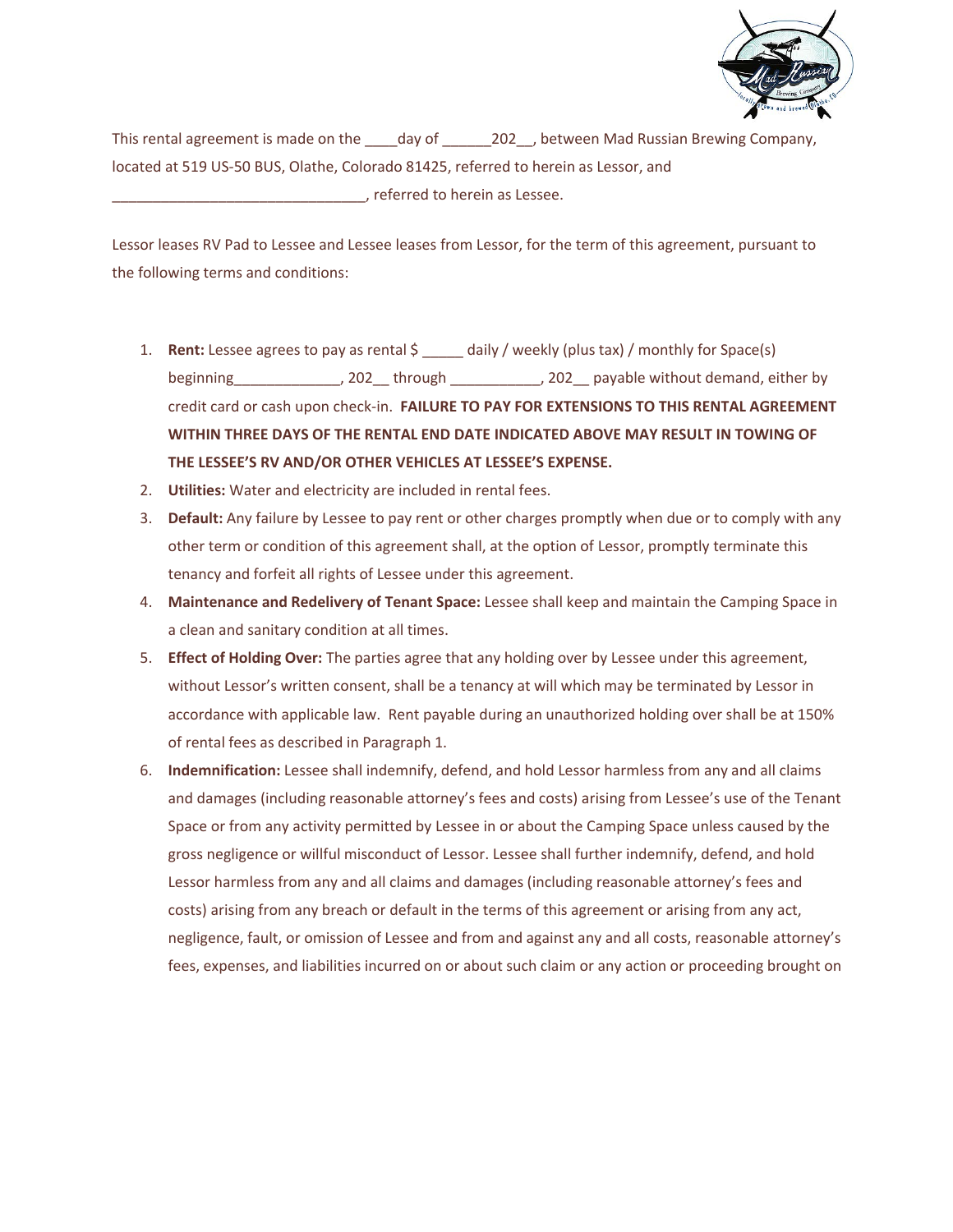

such claim. In case any action or proceeding shall be brought against Lessor by reason of any such claim, Lessee, on notice from Lessor, shall defend it and hold Lessor harmless at Lessee's expense by counsel approved in writing by Lessor.

- 8. **Mandatory Arbitration:** Any dispute under this agreement shall be required to be resolved by binding arbitration of the parties hereto. If the parties cannot agree on an arbitrator, each party shall select one arbitrator and both arbitrators shall then select a third. The third arbitrator so selected shall arbitrate said dispute. The arbitration shall be governed by the rules of the American Arbitration Association then in force and effect. Arbitration shall be conducted Montrose County Colorado.
- 9. **Governing Law:** This agreement shall be governed by, construed, and enforced in accordance with the laws of the state of Colorado. Venue and jurisdiction is Montrose County, Colorado.
- 10. **Waivers:** Waiver by Lessor of any breach of any covenant or duty of Lessee under this agreement is not a waiver of a breach of any other covenant or duty of Lessee, or of any subsequent breach of the same covenant or duty.

## Mad Russian Brewing Company **RV Park Policies**

- **Failure to comply with any stated policies will make any and all reservation/rental agreement null and void with no refunds**.
- Fees collected as follows: Full fee of your stay (+ tax) due upon arrival.
- Rigs must be less than 10 years old (or approved picture). Misrepresentation will result in no stay, no refund.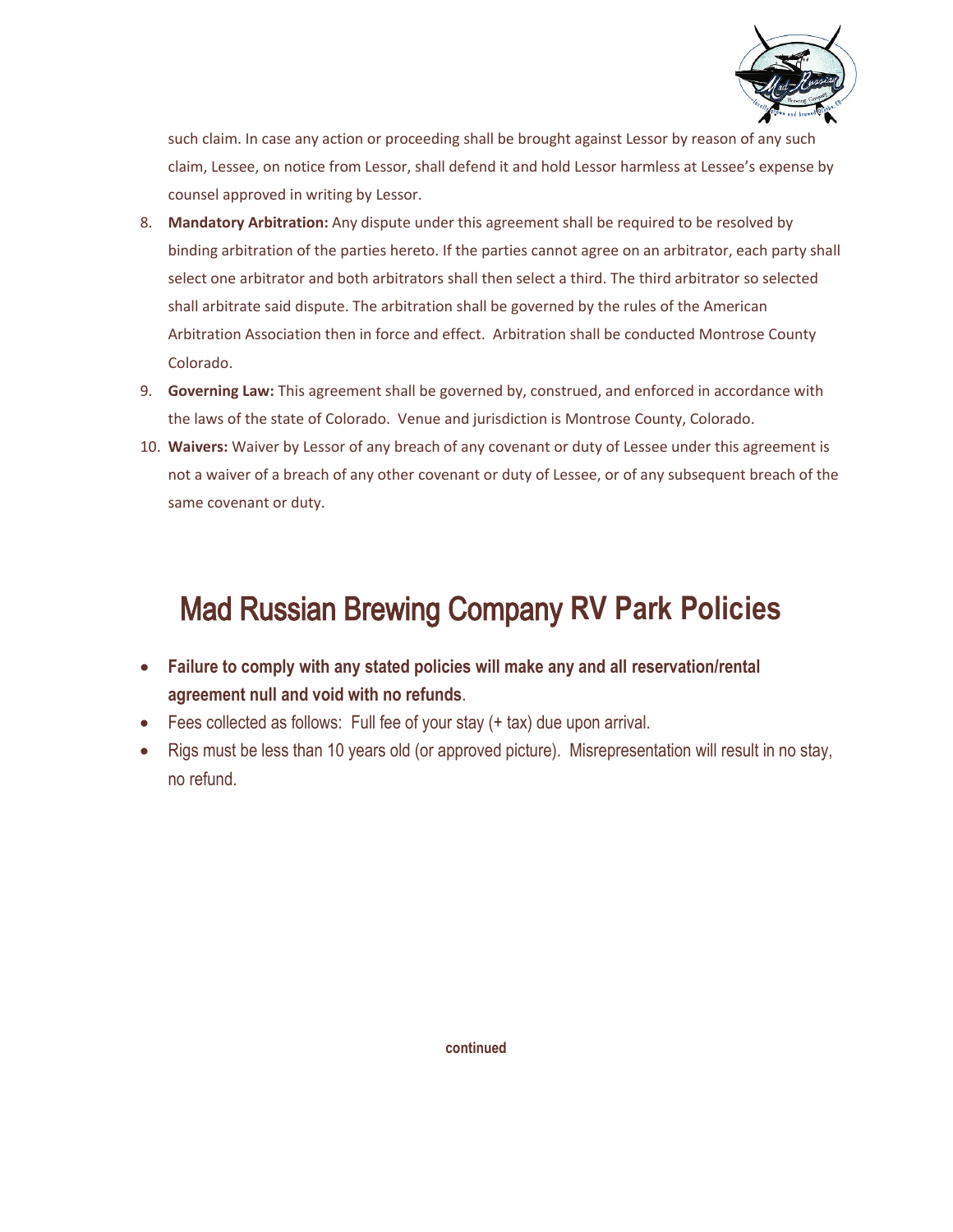

- **QUIET TIME:** 10 p.m. / 7 a.m. please be considerate of others. No loud music, windchimes, or barking dogs at any time.
- **CHECK-OUT TIME IS Noon**  Due to previous reservations, if you plan on staying longer, the earlier you re-register, the better your chance of keeping your site. **Arrivals are 1pm to 6pm**
- *SPEED LIMIT: Please observe a speed limit of no more than 10 mph*.
- **SEWER:** No sewer connection for RVs, but there are outside men's/women's restrooms with showers.
- **PETS:** Pets are limited to one dog less than 50 pounds. Lessees must provide proof of **current Rabies vaccination**. **Dogs must be prevented from excessive barking**. Please maintain control of your pets**. Owners must clean up after their pets**. Do not leave pets tethered on a leash or chain or in a pen outside overnight or when you are absent. No pets, other than service animals, are allowed in the brewery. The same rules apply for cats and dogs**. When outside your rig, all pets must be on a leash and be with the owner at all times.** These rules are for health reasons as well as the respect for others. **NO AGGRESSIVE DOGS ARE ALLOWED IN THE PARK.**
- **TRASH: Dumpster located in the park is for personal trash only. All garbage must be bagged & tied, boxes broken down. DO NOT leave trash outside by your RV. Cleanliness of the grounds is important to us. Sites are to be kept clean and orderly, as determined by management. Please leave the bathrooms as you would like to find them.** If they are in need of attention, please notify the manager. RV and vehicle washing are strictly prohibited.
- **Internet:** No Internet/ WIFI available.
- **NO FIREWORKS, OPEN FIREARMS, OR OPEN PIT FIRES ALLOWED.**
- **PARKING: One vehicle** only per RV space if your space is large enough. Please park parallel to your RV out of the main drives.
- **CLOTHES LINES ARE NOT ALLOWED. ELECTRIC SPACE HEATERS ARE NOT ALLOWED OUTSIDE. NO CHEATER BOXES OR PIGTAILS ALLOWED**. Mad Russian Brewing Company is not responsible for any electrical components on RVs.
- **CONDUCT:** Disorderly conduct, drunkenness, illegal drugs, obscene language, obnoxious, loud, disruptive or vulgar behavior will not be tolerated. **They will be reason for immediate eviction without refund.**
- **SMOKING POLICY:** Tobacco smoking is allowed only within five feet of your RV/cabin/tent.